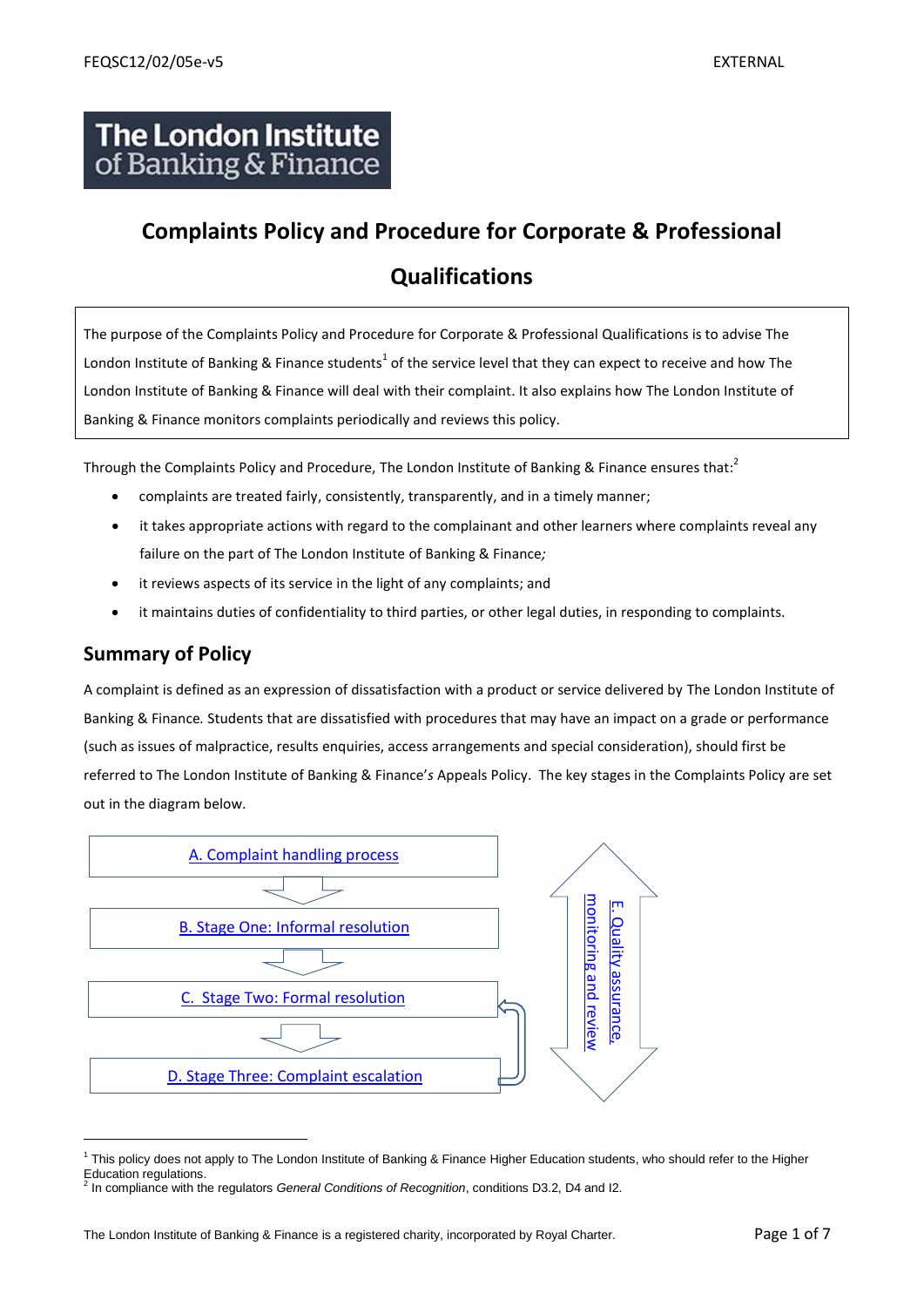# <span id="page-1-0"></span>**Section A - The complaint handling process**

- **1.1** A complaint made by a student should be made as soon as possible but ideally no later than ten working days from the date of the incident occurring. The London Institute of Banking & Finance reserves the right to dismiss a complaint brought more than three months after the incident occurred or that should, within reason, have been highlighted at an earlier point**.** The London Institute of Banking & Finance will deal with all complaints as promptly as possible and within clearly defined timescales. Where it is not possible to meet these service standards, students will be informed of the progress of their complaint
- **1.2** The stages for handling a complaint are as set out in **Figure 1** below.



#### **Figure 1: The complaints handling process**

- **1.3** The London Institute of Banking & Finance employees who are involved in resolving complaints are trained in the service standards of The London Institute of Banking & Finance.
- **1.4** All complaints will be treated appropriately, through dialogue and mutual understanding, with regard to applicable law, and in line with The London Institute of Banking & Finance*'s* Equality and Diversity Policy. The London Institute of Banking & Finance will provide sufficient opportunity for any complaint to be fully discussed and resolved and such issues will be treated in confidence and with impartiality.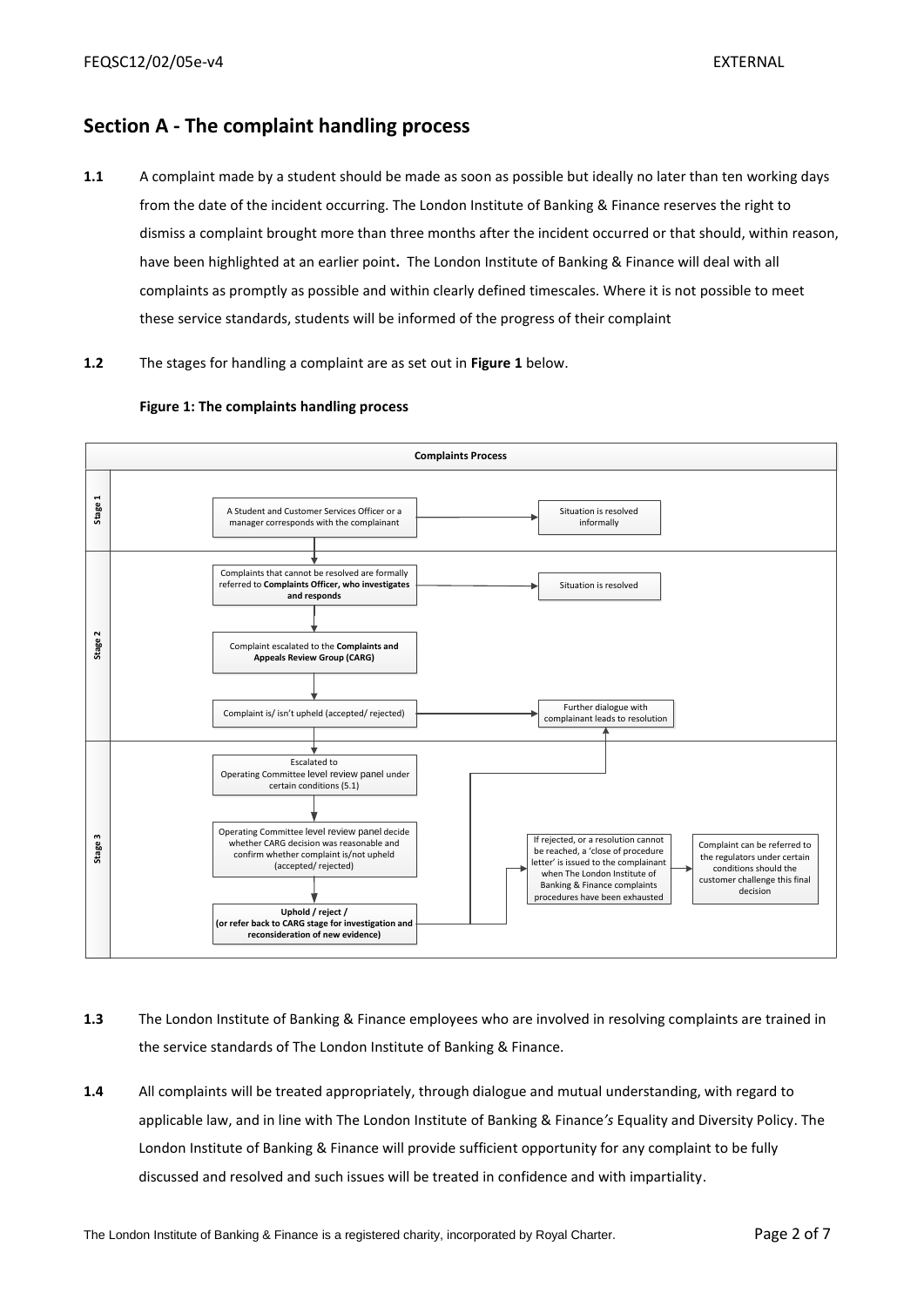- **1.5** The London Institute of Banking & Finance expects students making complaints or enquiries via any medium to act with respect, courtesy, and in a professional manner towards The London Institute of Banking & Finance staff facilitating their complaint. If a complainant is abusive or vexatious to The London Institute of Banking & Finance staff, The London Institute of Banking & Finance will warn the complainant of their behaviour and reserves the right to discontinue their current form of communication.
- **1.6** The London Institute of Banking & Finance reserves the right to exclude or remove a student from a programme of learning if they make repeated, unfounded or vexatious appeals and / or complaints regarding the programme and / or its delivery.
- **1.7** Complaints will not be upheld where the student complains about something that has been made clear in the terms and conditions or policies that the student has accepted. Therefore, the complainant is advised to familiarise themselves with all of the course and / or assessment terms and conditions, policies, deadlines or other requirements before making a complaint.
- **1.8** At any stage the student and The London Institute of Banking & Finance are each entitled to seek independent advice, as appropriate, in respect of a complaint.
- **1.9** At each stage of the complaints process one of the following outcomes will apply:
	- A complaint is upheld (in part or in full). Where appropriate, some form of action is taken.
	- A complaint is not upheld. Reasons for this decision will be given clearly to the complainant.

At the end of each stage in the process the complainant may accept the outcome or they may chose to progress their complaint to the next relevant stage, if they have the grounds to do so.

- **1.10** Where, through a complaint, The London Institute of Banking & Finance learns of a failure in its processes, the actions taken to resolve this may also include those that apply to other learners and/or to improvements to The London Institute of Banking & Finance processes
- **1.11** A student cannot make an appeal as well as a complaint against the same incident. Students wishing to appeal against decisions relating to their assessment results or arrangements should refer to the appeals policy or, in the case of an enquiry about the marking of their assessment, make an assessment result enquiry.

# <span id="page-2-0"></span>**Section B – Stage One (Informal resolution)**

**2.1** The London Institute of Banking & Finance will always attempt to resolve a complaint at this stage in the first instance. In doing so the complaint will be investigated and there will be an attempt to reach a solution that satisfies both parties.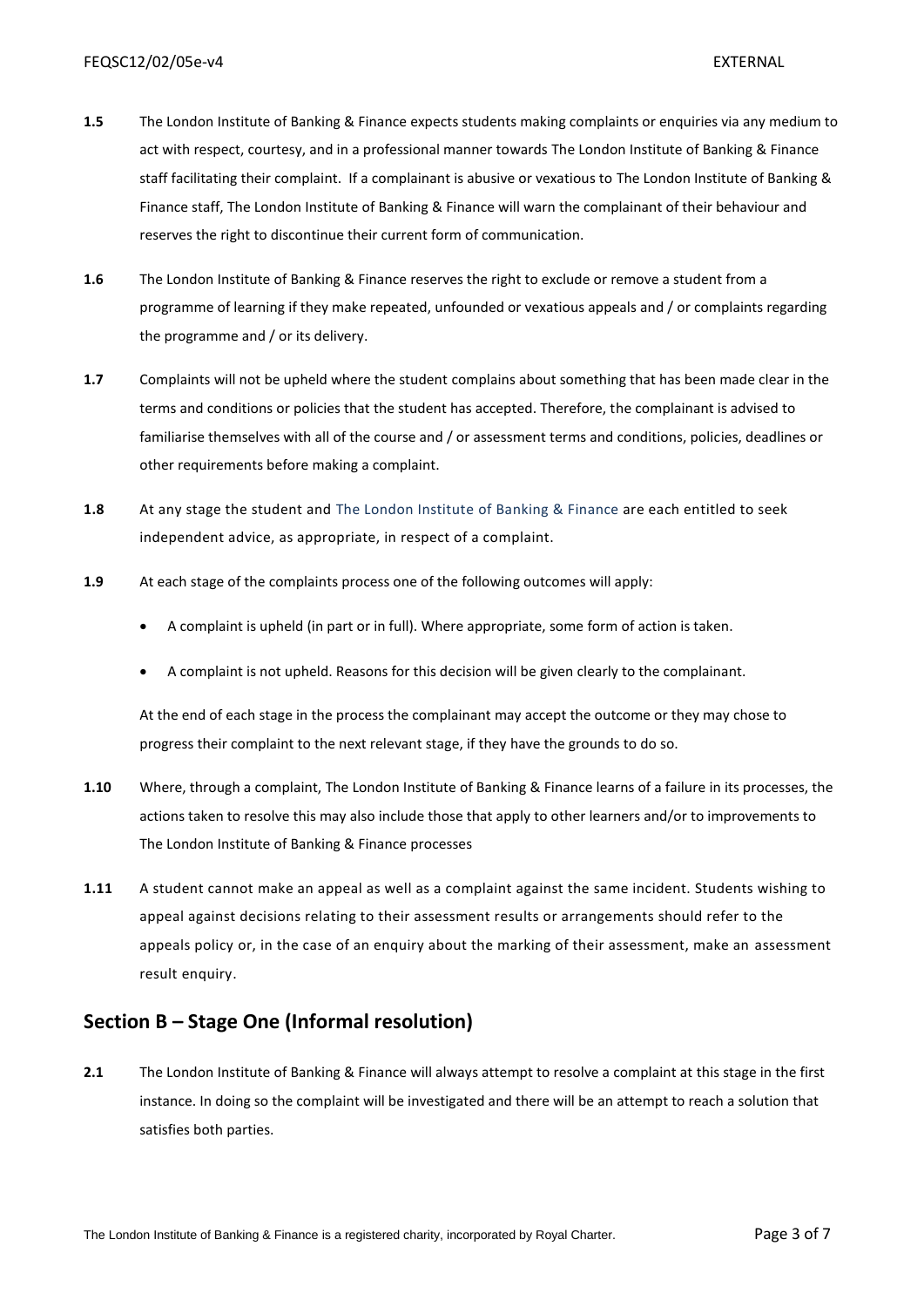- **2.2** All correspondence will be responded to clearly, concisely, and in a timely manner. Students should supply The London Institute of Banking & Finance with their registration number and any other applicable information and evidence.
- **2.3** There may be occasions where it is not appropriate to resolve a complaint informally. Depending on the nature of the complaint, a student may be advised to proceed to stage two from the outset. In such a situation the student will be advised of how their complaint will need to be progressed.

### <span id="page-3-0"></span>**Section C – Stage Two (Formal resolution)**

**3.1** If The London Institute of Banking & Finance is unable to satisfactorily resolve the complaint informally, in the first instance, the student should address their complaint in writing to:

**The Complaints Officer Administrative Centre:** 4–9 Burgate Lane **Canterbury** Kent CT1 2XJ England

#### **E :** [complaints@libf.ac.uk](mailto:complaints@libf.ac.uk)

- **3.2** When formally writing to the Complaints Officer the individual must ensure that they clearly state the reason(s) for the complaint as well as identify what resolution they are seeking.
- **3.3** Throughout the formal process the Complaints Officer will act as the main point of contact for the complainant and will keep them informed of the timescales, progress and outcome(s) of their complaint.
- **3.4** The Complaints Officer will confirm receipt of a formal complaint within five working days; notifying the complainant of the process that will be undertaken and the timescale within which they expect the outcome of the complaint investigation to be communicated in. The Complaints Officer may be able to resolve the complaint at this stage.
- **3.5** If the Complaints Officer is unable to resolve the complaint at this time they will inform the student that it will be reviewed by the Complaints and Appeals Review Group.

#### **Complaints and Appeals Review Group**

- **4.1** If a complainant is not satisfied with the decision that has been made with respect to their complaint, they are entitled to escalate their complaint to the Complaints and Appeals Review Group.
- **4.2** The complainant will be advised of the proposed date for their complaint to be heard by the Complaints and Appeals Review Group, and of their right to request to attend.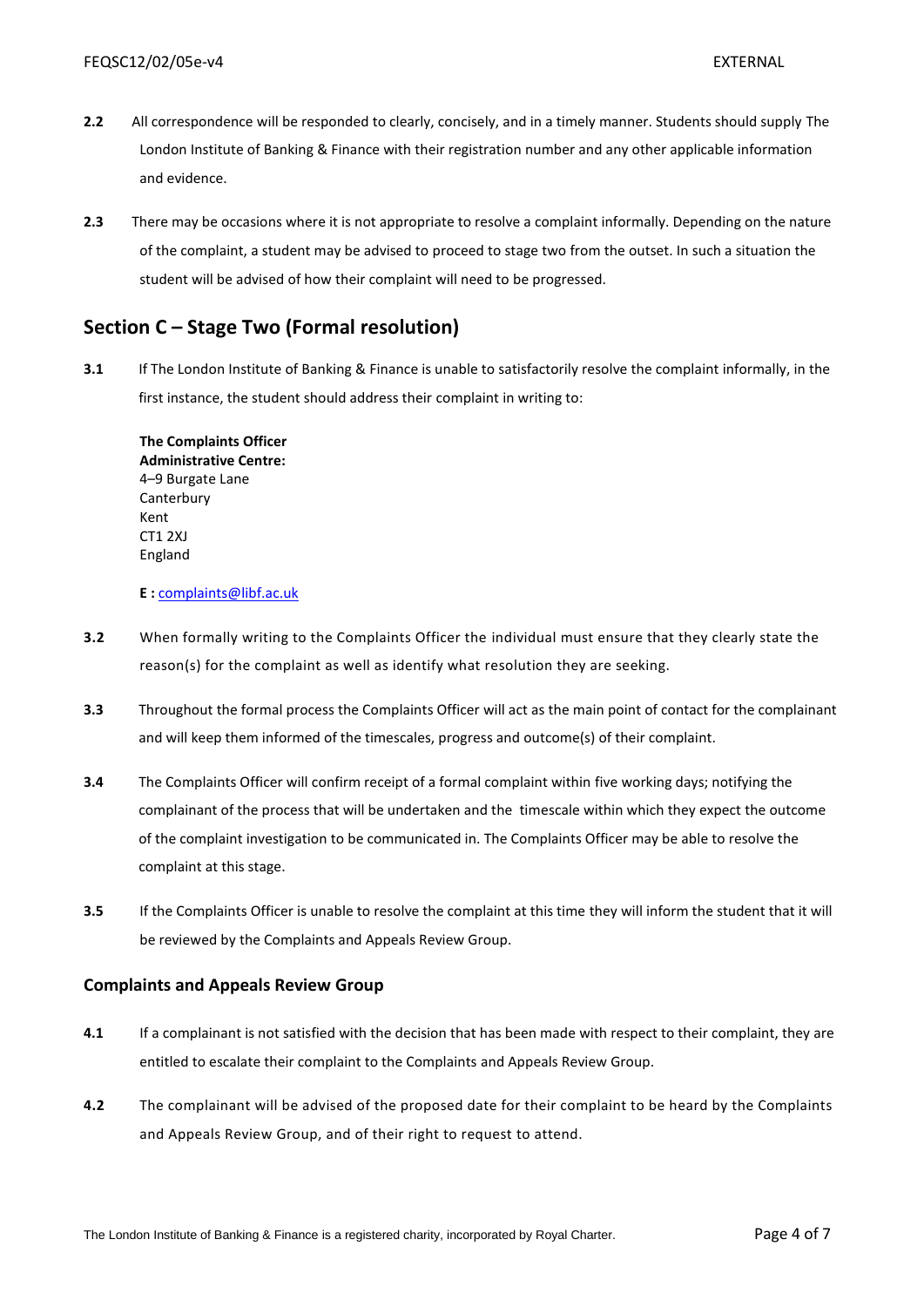- **4.3** The standard of proof required at any consideration by the Complaints and Appeals Review Group shall be the balance of probabilities.
- **4.4** The Complaints and Appeals Review Group is held on a regular basis and will normally consider a complaint within 20 working days of the case being referred by the Complaints Officer.
- **4.5** Depending on the nature of the complaint the Complaints and Appeals Group may not be able to propose a solution to a complaint it has upheld and in this situation it will inform the department best placed to address the issue of the complaint and request that a resolution is provided. The Complaints Officer will provide written confirmation of the Complaints and Appeals Review Group decision and any action(s) to be taken, including timescales, within ten working days of the case being heard.

# <span id="page-4-0"></span>**Section D – Stage Three (Complaint escalation)**

#### **Referral to Operating Committee level review panel**

- **5.1** If the complainant is dissatisfied with the outcome determined by the Complaints and Appeals Review Group they can request a hearing by the Operating Committee level review panel, within ten working days of receipt of the written confirmation of the Complaints and Appeals Review Group decision. Such a review may only be requested on one or more of the following grounds:
	- that the procedure adopted by the Complaints and Appeals Review Group was defective; or
	- that the action taken or solution provided was unreasonable in light of the decision of the Complaints and Appeals Review Group; or
	- that new evidence that could not have been produced to the Complaints and Appeals Review Group has since come to light.
- **5.2** The reasons for requesting a review must relate to the way the complaint has been investigated or dealt with; a review will not be considered if the nature of the complaint is merely restated.
- **5.3** The London Institute of Banking & Finance reserves the right to reject any review against a Complaints and Appeals Review Group decision that does not fall within the timescale stated in 5.1 above or fails to provide appropriate grounds for escalation.
- **5.4** If a review proceeds, the Complaints Officer will advise the complainant of all timescales related to the review panel process and formal consideration will be undertaken by a review panel which will include at least one member of the Operating Committee. The panel will be chaired by an individual who has no direct involvement with the complaint. The complainant or any representative of the complainant is not permitted to be present at this panel review.
- **5.5** The complainant must submit to the Operating Committee review panel a case in writing outlining the grounds they believe they have for escalation of their complaint. The review panel may request any further information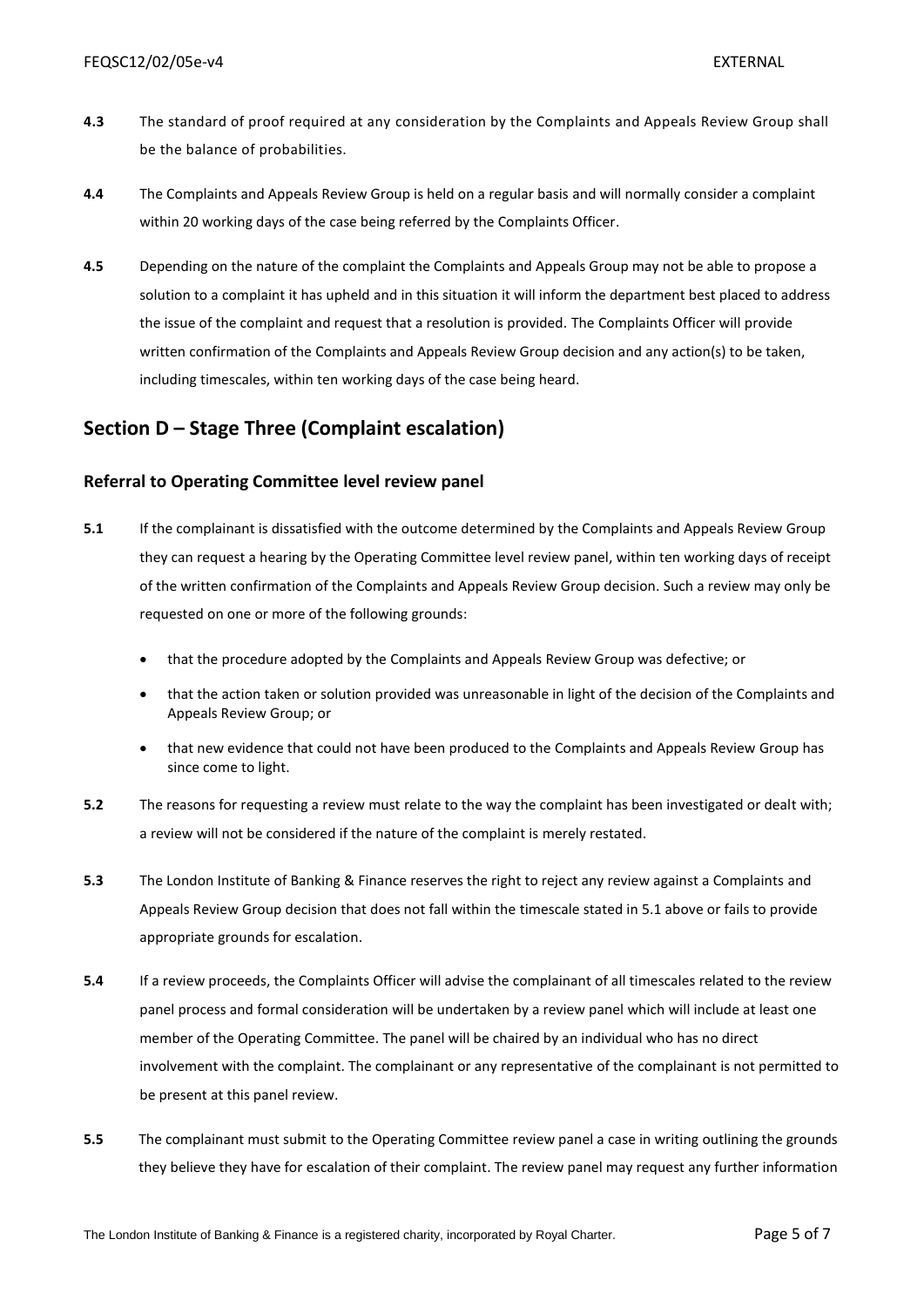it deems necessary to progress the investigation of the complaint. If the review panel agrees that the individual has sufficient grounds for escalation, it will review the complaint. In such a situation, the review panel has the power to overturn the outcome determined by the Complaints and Appeals Review Group.

- **5.6** If the review panel reviews a complaint on the grounds that new evidence has come to light since the original case was heard, the review panel shall have the power to direct the Complaints and Appeals Review Group to reconsider its original outcome, taking into consideration the new evidence. The rights of the complainant to escalate the complaint shall apply equally to the reconsideration by the Complaints Review Group.
- **5.7** At any stage if a complaint is upheld then The London Institute of Banking & Finance will undertake to offer appropriate remedial action depending on the nature of the complaint. Regardless of the outcome of the complaint, the complainant may be asked to cover their own costs.
- **5.8** If a request for a review is rejected and all internal complaints and / or review procedures are exhausted, The London Institute of Banking & Finance will issue the complainant with a close of procedure letter stating that the complaints / review process has been exhausted. The case may then be eligible for consideration by [the regulators \(Ofqual, Qualifications Wales or CCEA\).](http://www.oiahe.org.uk/)

#### **External referral**

- **6.1** In certain circumstances, and where The London Institute of Banking & Finance complaints processes have been exhausted, a complaint may be made to the regulators within the terms of their complaints policy. The London Institute of Banking & Finance will comply with the complaints process established by the regulators and will give due regard to the outcome of any complaints process in relation to a qualification which The London Institute of Banking & Finance delivers.
- **6.2** As with all other stages, if, as a result of the regulator's complaints process, The London Institute of Banking & Finance learns of a failure in its assessment process, The London Institute of Banking & Finance will take reasonable steps to:
	- i. identify other students who have been affected by this failure;
	- ii. correct or, where it cannot be corrected, mitigate as far as possible the effect of the failure; and,
	- iii. make sure that the failure does not occur again.

### <span id="page-5-0"></span>**Section E – Quality assurance, monitoring and review**

**7.1** Records of all complaints, and their outcomes, are maintained by The London Institute of Banking & Finance for a period of at least five years*.* Complaints are monitored by the Operating Committee in line with its terms of reference.